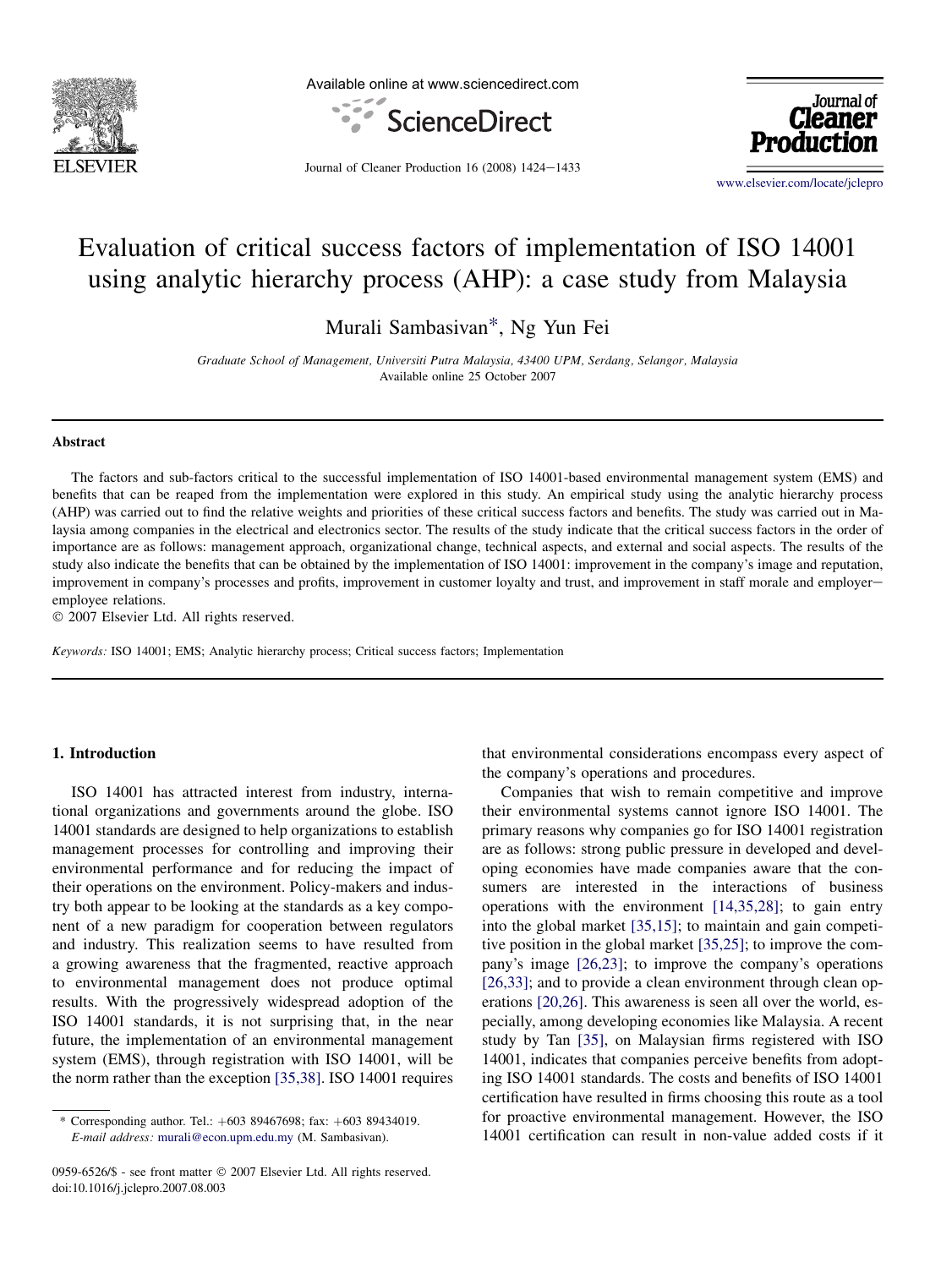is pursued only for its marketing or regulatory appeal. The true value can be realized only when EMS is made consistent with the company's strategic direction.

Environmental credibility is a fast becoming factor in national and international competitiveness. Implementation of ISO 14001 and subsequent registration can facilitate progress through measurement and innovation leading to increased profits, more efficient processes, reduced costs and a more credible image. Many countries have already declared ISO 14001 as their own national standard. Since the introduction of these standards, many companies from many countries have already been certified. Obtaining ISO 14001 certification is viewed by companies as a ticket to enter global market. According to statistics published by ISO in 2003, at least 49,462 ISO 14001 certificates have been issued in 118 countries. Japan, with a plan from the government to subsidize some of the costs for small and medium enterprises (SME), leads the pack.

Although these arguments portray ISO 14001 in a positive light, not all firms share that enthusiasm. Many organizations have decided to delay the certification or to reject it altogether [\[3\]](#page--1-0). This is because many organizations, with the intention to implement ISO 14001-based EMS, have had difficulties in determining the tangible and intangible benefits or impacts considering the cost incurred. Even companies that have successfully implemented ISO 14001 can question its effectiveness and true value to the company's overall performance [\[25\]](#page--1-0). Bansal and Bogner [\[3\]](#page--1-0) argue that organizations need to look at both economic and institutional factors that influence them in implementing ISO 14001. The success factors of ISO 14001 implementation can vary from country to country and may include factors such as governmental legislation, economic and political factors, and culture.

The gap in the literature is filled by this study by identifying the critical success factors and benefits due to implementing ISO 14001. Although this study was done in Malaysia, we believe that the approach and the framework discussed in this paper can be applied in other countries. The success factors used in this study are grouped into four major constructs: (1) management approach (MA), (2) organizational change (OC), (3) external and social aspects (ENSA), and (4) technical aspects (TA). These four major constructs are broken down further into 14 sub-factors: (1) top management commitment and support (TMC), (2) environmental policies and objectives (EPO), (3) management reviews (MR), (4) training and awareness (TNA), (5) documentation and control (DC), (6) emergency response and preparedness (ERP), (7) communication (CM), (8) market pressure (MP), (9) government policies and legislation (GPL), (10) customer requirements (CR), (11) employee relations (ER), (12) production process enhancement (PPE), (13) monitoring and measuring equipment (MME), and (14) environmental specialist assistance (ESA). The benefits that accrue by implementing ISO 14001 are grouped into four main factors: (1) improved company reputation and image (ICRI), (2) increased staff morale and motivation (ISMM), (3) profit, performance, and opportunity (PPO), and (4) customer loyalty and trust (CLT). The rationale for choosing these factors is given in Section [3](#page--1-0). Since there are a few studies in developing economies, like Malaysia, and since the number of certified companies in Malaysia are few in number (only 97 as on April, 2004), this study is more of an exploratory study. Therefore, instead of using a rigorous statistical approach (which depends upon the sample size) we have used an analytical approach such as AHP (analytic hierarchy process) to study the factors that influence implementation and benefits of ISO 14001. This paper is organized as follows. Section 2 discusses the basics of ISO 14000 and previous studies related to the implementation of ISO 14001. Section [3](#page--1-0) discusses the critical success factors and benefits of implementation. Section [4](#page--1-0) discusses the methodology. Section [5](#page--1-0) analyzes the results. Section [6](#page--1-0) concludes with implications of the study.

#### 2. Basics of ISO 14000 and previous implementation studies

ISO 14000 is a series of voluntary international standards for implementing an effective EMS. An EMS is defined as a part of the overall management system which includes the organizational structure, planning activities, responsibilities, practices, procedures and resources for developing, implementing, achieving, reviewing, and maintaining a company's environmental policy. ISO 14000 provides organizations with a framework for managing environmental impacts.

There are several EMS standards currently adopted by different regions and different countries [\[34\]](#page--1-0). ISO 14000 series consists of two groups of standards. The first group (ISO 14001 and ISO 14004) is to provide guidelines and principles for the establishment and operation of an EMS. The second group (ISO 14010, ISO 14011, and ISO 14012) is to provide guidelines for environmental auditing and analyzing and characterizing the environmental attributes of products. These standards can be used by organizations regardless of their size and business type to formalize a management process and to evaluate the effectiveness of their activities, operations, products, and services in the improvement of environmental and safety performance [\[25\]](#page--1-0). In this research, we concentrate only on the first group of standards, namely, ISO 14001 and ISO 14004. ISO 14001 is the most important of the series and is considered the reference standard in the area of environmental management.

ISO 14001 is built with core elements basically from proven management systems such as ISO 9000 series [\[19,1\]](#page--1-0). ISO 14001 is voluntary and there are no legal requirements to certify. It does not set any performance standards and focuses on management processes rather than specific environmental outcomes. This is the main criticism of the detractors of ISO 14001. However, organizations do agree that ISO 14001-based EMS can provide them with a platform to improve their systems and processes by having minimum impact on the environment.

There are a few studies related to the implementation of ISO 14001 (Ref. [\[24\]](#page--1-0), a large food machinery manufacturer in Italy; Ref. [\[25\],](#page--1-0) 6 firms in Hong Kong; Ref. [\[3\]](#page--1-0), 115 firms